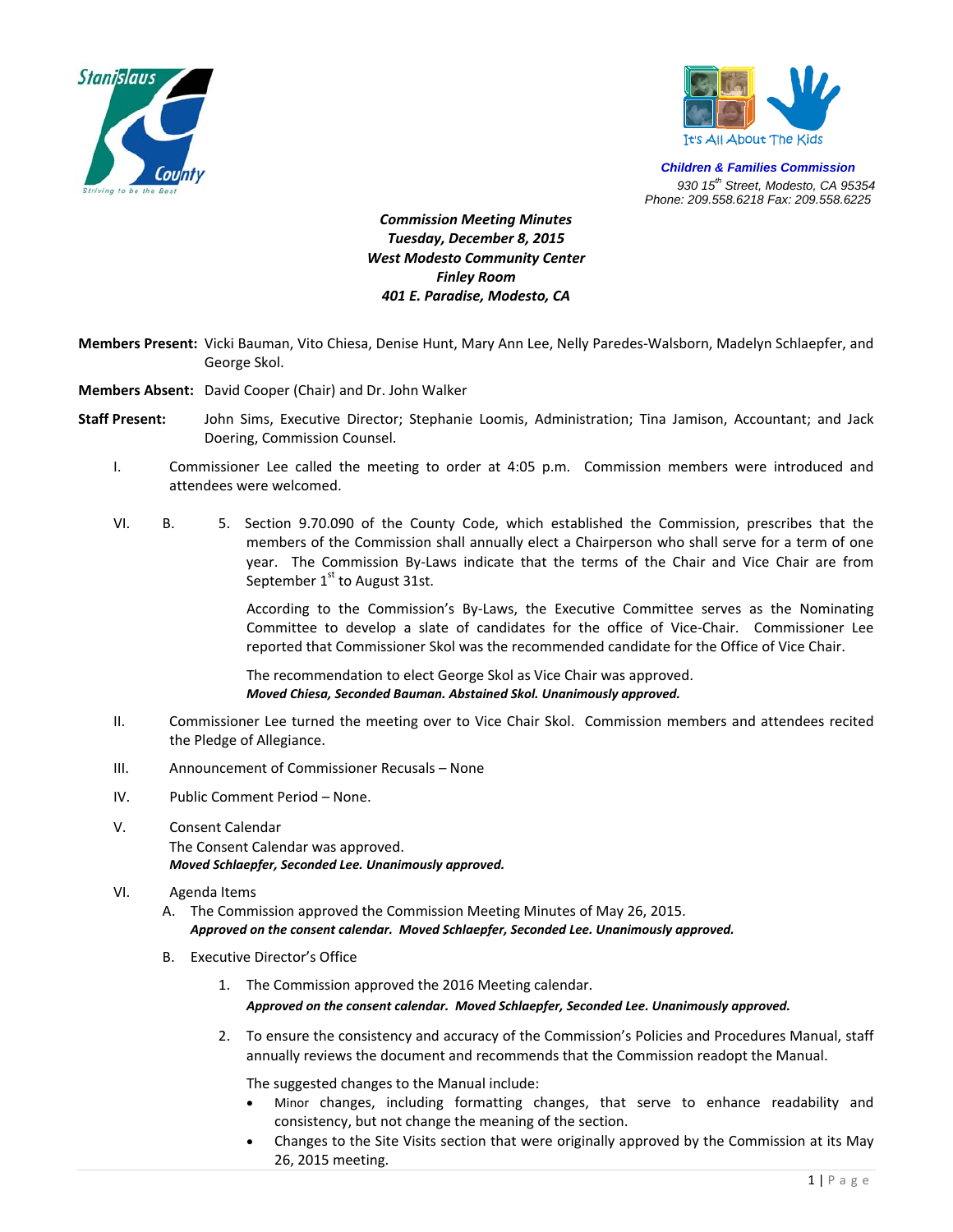The Commission heard a presentation on the revisions and opened a Public Hearing at 4:15 p.m. to hear comments from the public. Hearing no comments from the public, the hearing was closed at 4:16 p.m.

The Commission adopted the revised Policies and Procedures Manual and instructed staff to place the manual on the Commission's website.

*Moved Paredes‐Walsborn, Seconded Hunt. Unanimously approved.* 

3. California Health and Safety Code Section 130150 requires local Children and Families Commission to conduct a public hearing on the Annual Audit and to submit the audit to the State by November 1st of each year.

The Commission contracted with Brown and Armstrong to perform the annual audit.

The Commission heard a presentation from Tina Jamison on the audit. The audit had no findings or recommendations for the 2014‐2015 fiscal year. It was noted the Audit had been submitted to the State by the November 1, 2015 deadline. The Commission thanked Tina Jamison, staff and partners for delivering another clean audit.

The Public Hearing on the audit was opened at 4:23 p.m. by Vice Chair Skol and, hearing no comments, the Public Hearing was closed at 4:24 p.m.

The Commission accepted the 2014‐2015 audit report. *Moved Schlaepfer, Seconded Lee. Unanimously approved.* 

4. Provisions of Proposition 10 were codified into California State Law as Sections 130100‐130155 of the California Health and Safety Code. Section 130150 requires local Children and Families Commissions to conduct a public hearing on the Annual Report and to submit the report to the California First 5 Commission by November 1st of each year. The report shows the progress towards and achievement of the goals and objectives of the Proposition.

The Commission heard a presentation from Stephanie Loomis on the 2014‐2015 Local Annual Report. John Sims shared the Report had been submitted prior to the November 1, 2015 deadline.

Vice Chair Skol opened the Public Hearing for the 2014‐2015 Local Annual Report at 4:35 p.m. Members from the audience were asked to make comments. Hearing no comments, Vice Chair Skol closed the hearing at 4:36 p.m.

The Commission accepted the 2014‐2015 Local Annual Report. *Moved Bauman, Seconded Hunt. Unanimously approved.*

- C. Committee Reports *Approved on the Consent Calendar. Moved Schlaepfer, Seconded Lee. Unanimously approved.*
	- 1. The Commission accepted the minutes for the Administrative Committee meeting held on November 16, 2015 – including the Monthly Contract Financial Report as of October 31, 2015 and the Quarterly Financial Report July 2015 to September 2015.
	- 2. The Commission accepted the minutes for the Operations Committee meeting held on December 2, 2015.
- VII. Correspondence None
- VIII. Commissioner Reports None
- IX. Staff Reports
	- 1. Stephanie Loomis shared a recap on the August Provider Conference with the Commission. The Commission provided funding for food and staff assisted with logistics at the event. Approximately 216 individuals attended the conference. The topic was the importance of literacy in child development. The keynote speaker was Alesha Henderson.
	- 2. John Sims shared there is a Tobacco Tax bill in the California Legislature that would increase the cost of cigarettes by \$2 a pack as well include e‐cigarettes in tobacco products to be taxed. The bill,